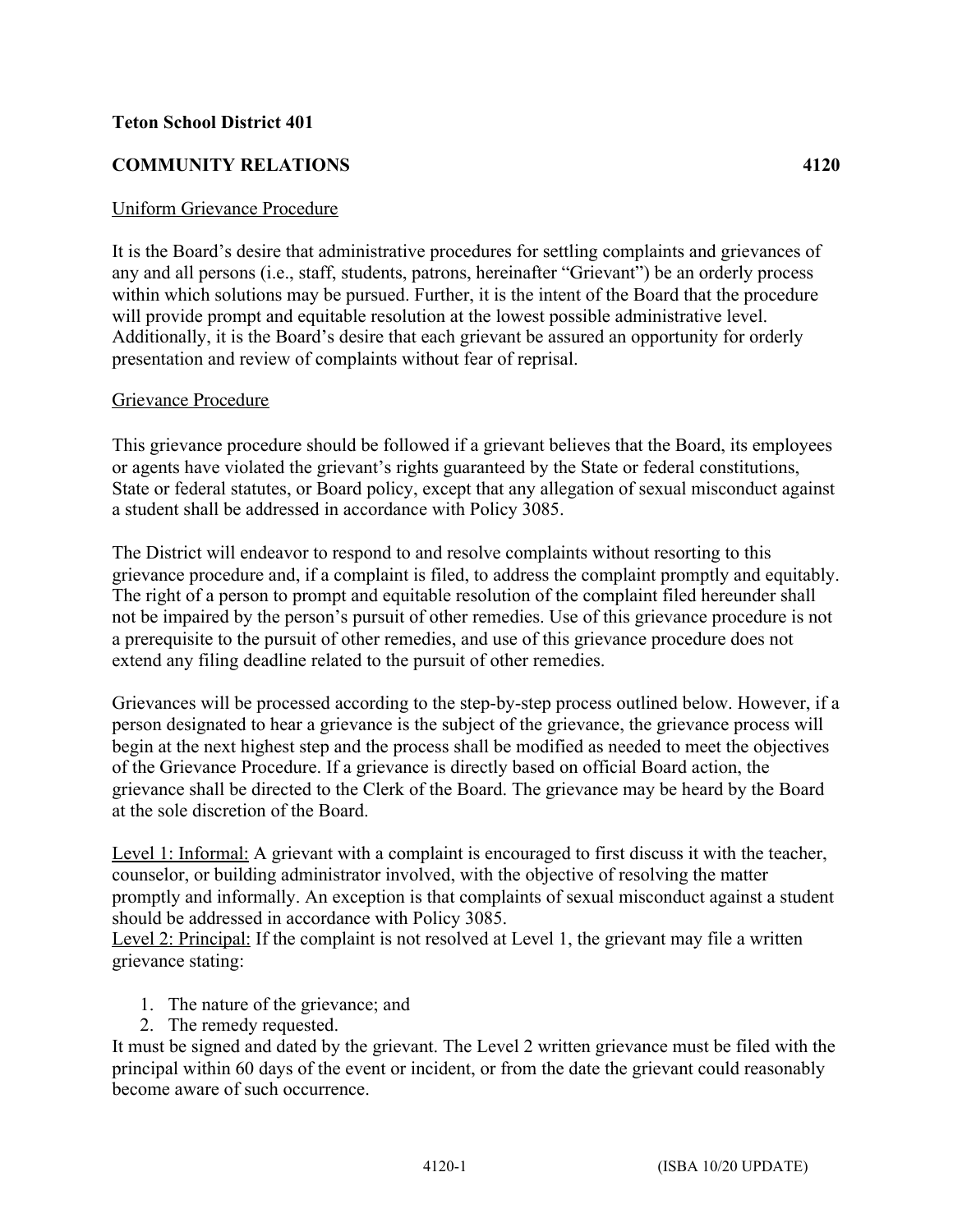If the complaint alleges a violation of Board policy or procedure, the principal shall investigate and attempt to resolve the complaint within 30 school business days. If either party is not satisfied with the principal's decision, the grievance may be advanced to Level 3 by requesting in writing that the Superintendent review the principal's decision. This request must be submitted to the Superintendent within 15 days of the principal's decision.

If the complaint alleges a violation of Title II, Section 504 of the Rehabilitation Act, or a violation of Title IX other than sexual misconduct, the principal shall turn the complaint over to the Nondiscrimination Coordinator who shall investigate the complaint. The District has appointed Nondiscrimination Coordinators to assist in the handling of discrimination complaints. The Coordinator will complete the investigation and file the report with the Superintendent within 30 school business days after receipt of the written grievance. The Coordinator may hire an outside investigator if necessary. If the Superintendent agrees with the recommendation of the Coordinator, the recommendation will be implemented. If the Superintendent rejects the recommendation of the Coordinator, and/or either party is not satisfied with the recommendations from Level 2, either party may make a written appeal within 15 days of receiving the report of the Coordinator to the Board for a hearing.

Level 3: Superintendent: Upon receipt of the request for review, the Superintendent shall schedule a meeting between the parties and the principal. The parties shall be afforded the opportunity to either dispute or concur with the principal's report. The Superintendent shall decide the matter within ten days of the meeting and shall notify the parties in writing of the decision. If the Superintendent agrees with the recommendation of the principal, the recommendation will be implemented. If the Superintendent rejects the recommendation of the principal, the matter may either be referred to an outside investigator for further review or resolved by the Superintendent.

If either party is not satisfied with the decision of the Superintendent, the Board is the next avenue for appeal. A written appeal must be submitted to the Board within 15 days of receiving the Superintendent's decision. The Board is the policy-making body of the school, however, and appeals to that level must be based solely on whether or not policy has been followed. Any individual appealing a decision of the Superintendent to the Board bears the burden of proving a failure to follow Board policy.

Level 4: The Board: Upon receipt of a written appeal of the decision of the Superintendent, and assuming the individual alleges a failure to follow Board policy, the matter shall be placed on the agenda of the Board for consideration not later than their next regularly scheduled meeting. A decision shall be made and reported in writing to all parties within 30 days of that meeting. The decision of the Board will be final.

| Cross Reference: 3085 |       | Sexual Harassment, Discrimination and Retaliation Policy     |
|-----------------------|-------|--------------------------------------------------------------|
|                       | 3085P | Title IX Sexual Harassment Grievance Procedure, Requirements |
|                       |       | and Definitions                                              |